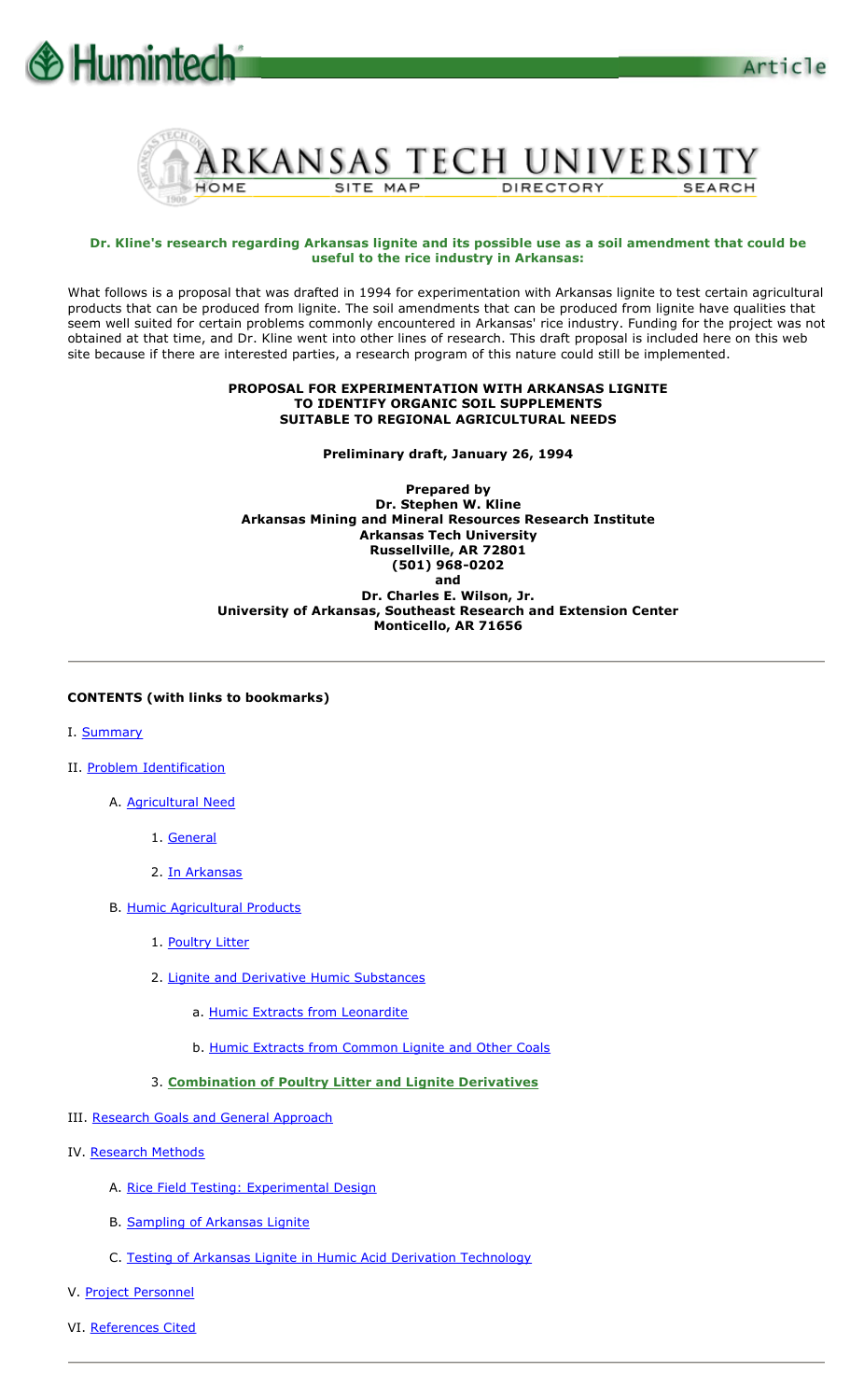## **SUMMARY**

Numerous laboratory studies have shown that humic matter has significant impact on the development of plant organisms. Optimum plant growth is obtained with combined effects of humic substances and "mineral" nutrients. The approach of combined humic and mineral nutrition in agriculture has received increasing attention in some foreign countries and to some degree in the U.S. However, understanding regarding the agronomic worth of this approach has been clouded by bad perceptions created by misrepresentation of the concept by certain sales promoters and questions of economic feasibility left by a lack of field testing.

Some cropping systems and soil fertility programs practiced in the south-central US tend to gradually deplete soils of their natural organic constituents. One striking example is in the case of rice production, where precision leveling for irrigation often strips off topsoil and exposes problematic subsoils. Yields on such cut soils may drop to a of former levels, regardless of efforts with macro- or micronutrient supplements. Yields may be restored by application of poultry wastes, but at costs that are prohibitory if transport distance is significant.

Evolving new technologies for deriving humic substances from lignite may provide products that can, either alone or possibly in combination with poultry wastes, improve and sustain productivity of organically impoverished soils. Environmental factors also add to the attractiveness of the humic products, which have been shown to increase efficiency of soil-release and plant-uptake of N and P and thus may lead to lowered risk of groundwater pollution from inorganic fertilizers, which release nutrients faster than plants can utilize them. Lignite-derived humic substances have also had success in reducing problems created by soil alkalinity, a major problem in Arkansas, a leading rice producer.

Arkansas is well suited as a potential center of manufacturing of humic agricultural products. Several billion tons of lignite occur in near-surface deposits in parts of the state that are proximal to the main farming sector of the state and of the surrounding region. Arkansas and vicinity lead the world in rice production, a potential large consumer of this kind of product. The most important factor to stimulate demand in this region would be to validate through unbiased, rigorous field testing the agricultural and economic viability of humic acids in major crops. If the lignite-based agricultural products were proven advantageous, this region could benefit from (1) mining of lignite as a feedstock, (2) manufacture and sale of the lignite-based agricultural products, and (3) improved crop yields and expanded agricultural land use in areas of problem soils. (4) If synergistic effects are obtained by combination of poultry litter with the lignite product, greater use of this industrial waste may also be stimulated.

A research program is proposed to test the agronomic efficiency of lignite-derived humic substances in rice production in Arkansas through field trials. The approach is to test humic materials that are manufactured using technology potentially suitable for utilizing Arkansas lignite. Experimental design will test a range of application rates and combinations with mineral fertilizers and poultry litter. Experiments will target normal soils, problematic cut soils, and alkaline soils. Nutrient uptake and yield increases will be monitored. Experiments will also be implemented to monitor environmental impact. Combined results will be used to determine the extent of agronomic utility and optimum application rates. If promising results are obtained, a second year's field testing would be conducted, but with materials manufactured using Arkansas lignite as feedstock to determine if similar results can be obtained. A third year of testing will document reliability. Evaluation of benefits indicated by the field trials will be combined with production cost estimates to determine the agronomic value of the humic product. Personnel involved with the field trials are specialists with experience in rice experimentation and well positioned to propagate results to the agricultural community.

# **PROBLEM IDENTIFICATION**

### **Agricultural Need**

### **General**

The history of the study of plant nutrition has been discussed by Chen and Aviad (1990). For generations man has recognized that crop production in black soils (rich in organic matter) is generally much better than in other soils. Similarly, use of manures and other kinds of composted organic material for boosting soil fertility has long been a common agricultural practice. However, in the 19th century as the role of certain elements (referred to as "mineral nutrients") in plant growth began to be understood, the "humus theory" of plant nutrition began to draw less attention. By the early 20th century it was proven that soil fertility could be maintained for extended periods of time by addition of inorganic mineral fertilizers. On the other hand, during the same period other experiments demonstrated that plants grown in mineral nutrient solutions with added humic substances fared better than the same plants grown in the nutrient solutions alone. In spite of this, over time use of inorganic "mineral" fertilizers, such as the well known NPK (nitrogen, phosphorus, potassium) fertilizers, have become the pillar of agronomic nutrition throughout most of the developed world.

In spite of the greater attention given to mineral fertilizers, research into the function of organic compounds, both those naturally occurring and those derived from such sources as composted vegetable and animal matter, peat, and various types of coal has continued. The humic substances derived from the decay of living organisms are an extremely complex and heterogeneous array of organic compounds containing a manifold diversity of chemically active functional groups (Hayes and others, 1989; MacCarthy and others, 1990). Over the years, numerous laboratory studies have demonstrated conclusively that both directly and indirectly humic substances have significant impact on the development of plant organisms (Chen and Aviad, 1990).

Humic substances in the soil improve "soil structure", affecting in a positive manner the behavior of water and air in the soil. Humus also markedly increases the cation exchange capacity (CEC) of soils, which affects the ability of the soil to hold and deliver macronutrients (NPK) and micronutrients (important elements, such as Fe and Zn, that occur in small quantities in the soil and aid in plant development) to plants. Humus also tends to lessen the negative effect of certain detrimental trace elements in the soil, increase a soil's pH buffering capacity, and provide a substrate for beneficial microorganisms.

Beside these indirect effects, humic substances have been shown to play a direct role in aiding the actual transfer of macro- and micromineral nutrients into plants ("uptake"). In addition, humic substances themselves when taken into the plants (either through the root system or through the application of "foliar" sprays, that is, on growing leaves) can have beneficial effects on cell membranes, and in the synthesis of proteins and nucleic acids. In effect, the assorted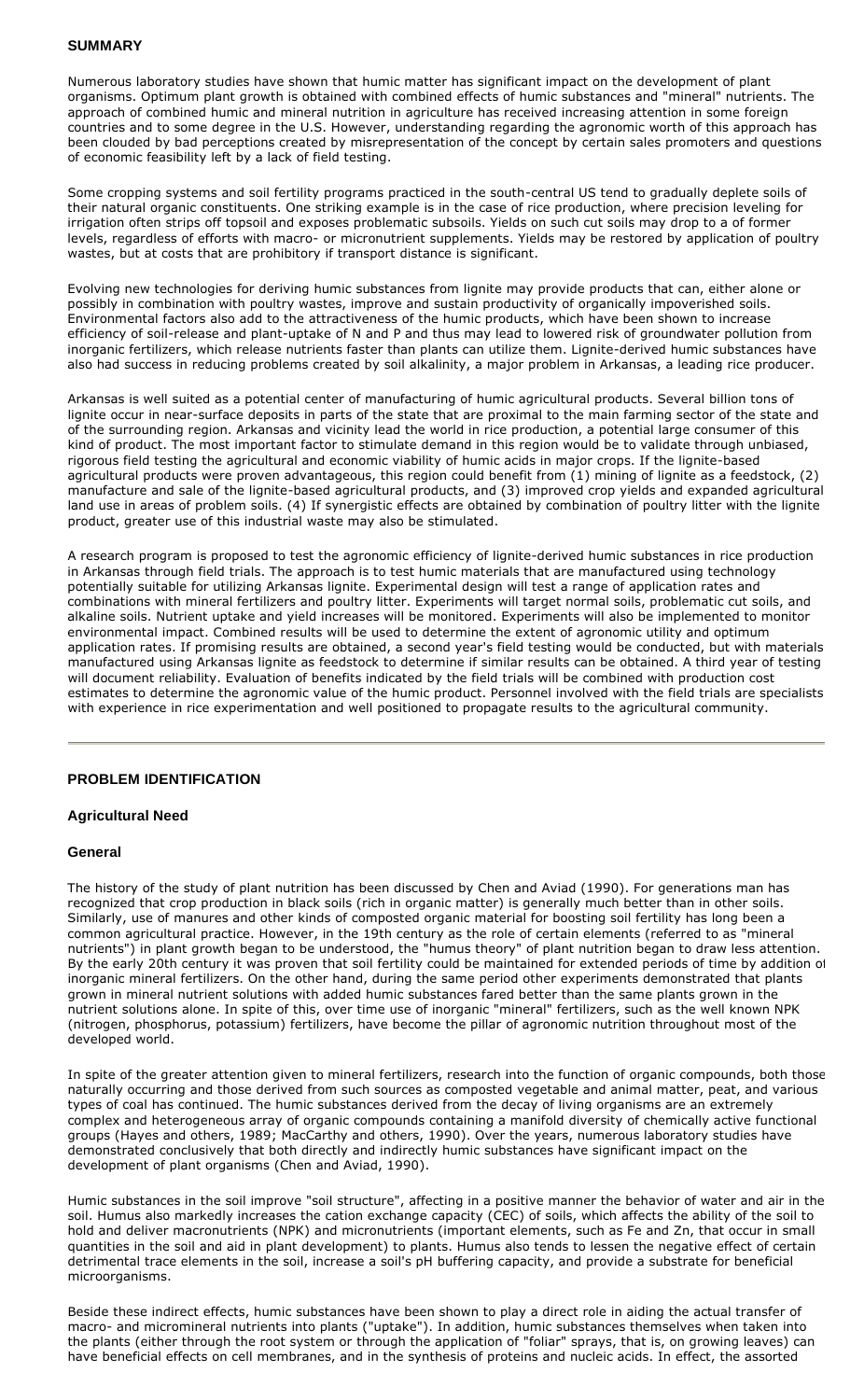organic compounds that occur in humic substances behave in certain ways like enzymes in the metabolism of plants.

These various mechanisms are apparently responsible for the positive effects that humic substances have been proven to have on plant growth by laboratory experiments (Chen and Aviad, 1990). The effects that have been demonstrated most conclusively include (1) improved rates of germination of seeds and development of seedlings, (2) enhanced root initiation and growth, and, (3) in correlation with root development, stimulation of shoot growth, especially among young plants. Tables 1 and 2, below, are presented to show the kinds of results found in numerous research papers. It should be stressed, however, that although humic substances can to a limited extent produce some of these kinds of effects when used alone, research verifies that humic substances work best in conjunction with mineral nutrients, and ir fact combined applications of mineral nutrition and humic substances produce synergistic beneficial effects. Although numerous laboratory studies demonstrate the utility of organic matter in plant development, comparatively few rigorous field studies have been conducted to document the benefits of humic substances to crop yield (Brownell and others, 1987; Chen and Aviad, 1990).

With the predominant use of inorganic mineral fertilizers and comparative neglect of organic supplements over several decades, problems are beginning to be recognized. Repeated tillage and some other agricultural practices gradually deplete the soil of its natural organic component. Crop nutrition is maintained by addition of mineral fertilizers, but in some cases greater and greater amounts of such fertilizers become needed to maintain productivity. This condition not only increases production costs but also increases the potential for environmental problems connected with the use of the mineral additives. Macronutrients, especially N and P, are taken up by plants at a much slower rate than they are released from traditional chemical fertilizers, effecting a marked agronomic inefficiency and resulting in nitrate and phosphate pollution of ground water in areas of intensive agricultural activity (U.S. Department of Agriculture, 1989; Schepers and others, 1991). There is also among agronomists a growing awareness of the importance of sustainability. Not only is there the need of a sustainable supply of plant nutrition product, but in addition to giving immediate benefit to crops of a particular growing season there is also the need of a product that steadily improves the soil over time. These factors are causing a renewed attention among plant scientists to the subject of organics in plant nutrition.

#### **Table 1. Effect of soil organic matter on seedling growth (Table 7-1 of Chen and Aviad, 1990, taken from Sladky, 1959).**

|                           |                    |                      | Fresh weight      | Dry weight        |
|---------------------------|--------------------|----------------------|-------------------|-------------------|
|                           | <b>Stem length</b> |                      | <b>Stem Roots</b> | <b>Stem Roots</b> |
| <b>Treatment</b>          | cm                 | <b>Root lengthcm</b> | gg                | gg                |
| Control                   | 20.9               | 13.1                 | $6.4$   1.6       | $0.52 \mid 0.05$  |
| Alcohol extract (10 mg/L) | 32.4               | 17.0                 | $8.9$   3.3       | $0.62 \mid 0.09$  |
| Humic Acid (50 mg/L)      | 51.5               | 20.2                 | $14.9$   3.2      | $1.07 \mid 0.23$  |
| Fulvic Acid (50 mg/L)     | 56.8               | 14.0                 | $17.5$   5.4      | $1.60 \mid 0.24$  |

**Table 2. Indices of stimulating effects of humic acids (HAs) on green pepper growth (***given in terms of % of control***).**

**[Table 1 of Patti and others, 1988, taken from Petrovic and others, 1982]**

| <b>Substance</b>                           | Stem Length |     | Root Length Stem Weight Root Weight |     |
|--------------------------------------------|-------------|-----|-------------------------------------|-----|
| Control                                    | 100         | 100 | 100                                 | 100 |
| Has (dried at 105 1C)                      | 152         | 119 | 142                                 | 143 |
| Has (air oxidized, 180 1C, 6h)             | 134         | 115 | 133                                 | 172 |
| Has from HNO <sub>3</sub> oxidized lignite | 161         | 109 | 153                                 | 177 |

*(Plants were grown in nutrient solution. Humic Acid (HA) was added to the medium in a concentration of 2 X 10-2 mg/ml.)*

### **In Arkansas**

Agriculture is one of Arkansas's most important industries, and its major crops are rice, cotton, soy beans, and wheat. Among these, perhaps rice and cotton suffer the most from depletion of soil organic matter. Tillage and harvesting practices return very little plant material to the soil in cotton fields, and ground leveling for irrigation in rice fields frequently strips off the organic-matter-bearing portion of the soil.

A number of factors in the germination and growth process in rice production make the various benefits attributable to humic substances especially important in that industry. Nitrogen is an important macronutrient in rice metabolism. Macronutrient fertilizers mixed with humic substances may release nutrients slower than traditional fertilizers (discussec below). A slow-release nitrogen fertilizer could be very effective because such a product may reduce or eliminate the need of some mid-season application of N fertilizer. Nitrogen is also critical for cotton, and the more balanced availability of N apparently possible with in the presence of humic acids might reduce problems that commonly occur with over- and under-fertilization.

Although acreage with normal soils in Arkansas' rice producing areas may benefit from humic acid products because of improved N-release efficiency, it is in areas of cut soils from precision leveling that the greatest potential for benefit arises. In many areas, the ground-leveling practice may strip off that part of the soil that contains natural organic matter, exposing problematic subsoils, and rendering many such soils essentially useless. Yields on such cut soils may drop to a of former levels, regardless of efforts with macro- or micronutrient supplements. Studies underway (discussed below) demonstrate that incorporation of organic matter can return soils to former usefulness in such situations.

Deficiency of the micronutrient Zn is also a common problem in rice. If the growing rice plants have not absorbed sufficient Zn by the time of flooding, they will need a supplement of Zn-EDTA by airborne foliar spray immediately. The flood may even need to be drained and soils dried to remediate the problem. Post-flooding N-fertilizer may then need to be reapplied. Since the presence of humic substances in soil solutions appears to enhance Zn-availability (Chen and Stevenson, 1986), rice plants grown in the presence of appropriate humic substances should have a better chance of accumulating adequate Zn prior to flooding. In many counties in Arkansas Zn uptake in rice is especially problematic because well water used for flooding rice fields has detrimentally high CaCO<sub>3</sub>, causing high pH. The soils in these areas are generally silt loams with poor pH buffering capabilities. Under these conditions Zn is tied up as carbonate and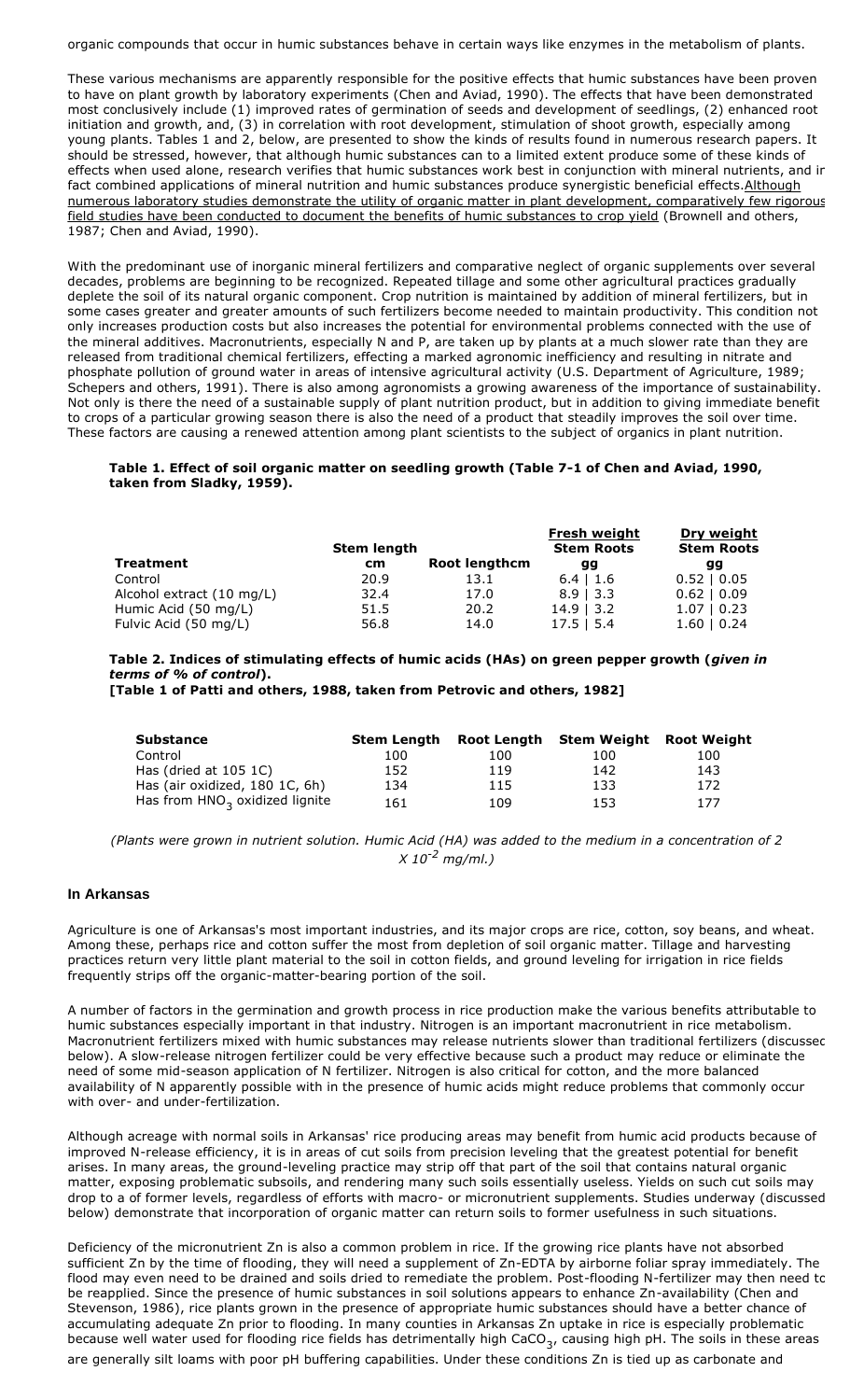insoluble oxides and becomes unavailable to rice plants creating chlorosis problems (Wells and others, 1973; Wells, 1980). High doses of Zn additives are recommended to solve the problem, but with generally unsatisfactory results (C.E. Wilson, Rice Specialist, SEREC, Monticello, AR, personal communication). Rectification of such problems might be possible with agricultural humic acids, based on information from Dr. Johan Dekker (Manager: Coal Conversion, CSIR, South Africa, personal communication, 1993) who said that his company's humic acid product has been evaluated in laboratory and field tests and shown to be successful in "chemical improvement of high pH soils... [improving] availability of trace elements in high pH (> 8) soils". These are not, however, published results.

A greater year-to-year consistency in production rates of rice may be possible with humic-amended soils. In general, disturbed soils may respond to a "shotgun" application of chemical fertilizers, but results are often inconsistent. Recent research indicates that especially in years with cool, wet springs rice crops commonly do not respond adequately to the application of traditional mineral fertilizers (David Miller, Dept. of Agronomy, Univ.of Arkansas, personal communication, 1993). Perhaps with the inclusion of humic substances, which have been shown to stimulate both the number and lengths of roots in young, growing plants, more uptake of nutrients may be brought about in cool weather, in spite of the slowed metabolism.

## **Humic Agricultural Products**

In this section will be discussed those humic agricultural products pertinent to the present research topic. More attention will be given to potential products from lignite, the primary focus of this project.

## **Poultry Litter**

Poultry litter has received attention lately as a possible source of humic substances for the Arkansas agricultural industry, especially for rice. This is because poultry litter not only has beneficial humic properties, but also it is in abundant supply through the large poultry industry of the region. Use of the waste products of the chicken industry for soil amendments in agriculture is a mutual benefit to both industries

Scientific research on the use of this material is being conducted by David Miller and others at the University of Arkansas and by scientists at the TVA National Fertilizer and Environmental Research Department. Positive responses have been documented for rice. The encouraging responses are primarily seen in rice grown on highly disturbed soils and include substantial yield increases, as well as greater consistency of crop yield (as mentioned above regarding problems with cool spring weather). However, the best results are obtained at rates of application, of about a ton/acre. These rates become uneconomical when transportation costs are factored in. Efforts are being made to understand more clearly the specific soil problems that are ameliorated by chicken litter, so as to define the circumstances in which this product will produce the most benefit.

A product from composted poultry wastes is now being marketed in Arkansas by OrganiGro, Inc. Pelletized compost sells for \$150-180/ton and is commonly applied at rates of 200-300 lbs/acre. Revenues in 1992 were about \$1 million and were expected to increase in 1993. The chicken litter is composted in Maysville (NW Arkansas), pelletized in easterr Oklahoma, and shipped to eastern Arkansas farms. Testimonials of rice, cotton, and soy bean farmers have indicated very positive responses (Arkansas Democrat Gazette, 1/10/93, p. G1 and G9).

### **Lignite and Derivative Humic Substances**

If humic substance additives are to become a major factor in world agriculture, a long term abundant supply of the raw materials to produce them will be required. This is one factor that brought attention to the possibility of producing organic agricultural supplements from coal, because world coal reserves are immense. Arkansas has at least 9 billion tons of lignite reserves accessible within 150 ft of the surface (Prior and others, 1985). Lignite is a low-rank coal (essentially synonymous with "brown coal"), and low-rank coals have been recognized as being more suitable than other types of coal for production of organic agricultural products.

Research progress through the 1950s and 60s produced high expectations regarding the potential for developing, among other things, nitrogenous humic fertilizers (for example, Schwartz and others, 1965). These showed promise of the ability to release nitrogen slowly (and therefore with greater agronomic efficiency than chemical fertilizers) and at the same time rebuild humic contents of soils, contributing the other benefits associated with organic matter. However subsequent research demonstrated that in spite of substantial N contents, the N was for the most part unavailable to plants and these products were actually agriculturally inert (Berkowitz and others, 1970).

Another frustration to the development of coal-based agricultural products came from the industrial sector. Based on the promising implications of early research, some companies began production of various humic extracts from low rank coals. Products were in many cases pushed by "hustlers" with "hard sell" marketing strategies and with claims of miraculous qualities. However, apparently for the most part, these products did not deliver the claimed results. These developments led to a general mistrust of humic substance soil amendments among the scientific and agricultural community (for example, see Stevenson, 1979), and most research emphasis in the U.S. steered away to other things.

In spite of these developments, some researchers persisted with inquiry into coal as a source of organic soil treatments. Activity was primarily in foreign countries through the 70s and 80s, but some continued in the U.S. as well. Some of the more promising research advancements that indicate that agronomically useful and economically viable products from this vast resource are possible are discussed here.

### **1. Humic extracts from leonardite**

Naturally oxidized lignite has been referred to as "leonardite". The most extensive deposits of lignite in this form are in North Dakota. This form of lignite is probably the richest in readily available humic substances and has been the most widely used raw material for extraction of humic acid by alkali solutions. One such product is Enersol, produced from leonardite by American Colloid of Chicago, Illinois. Humic products from leonardite are widely marketed, especially in foreign countries. For example, in Italy a range of humic acid formulations are available on the market, and the majority are derived from North Dakota leonardite (Patti and others, 1988). Although rigorous field trials have not been published to document either their worth or lack thereof, the acceptance of leonardite-derived products in such places by the farming community must indicate some merit to these products.

Besides the more traditional alkali extraction process, continued experimentation has led to development of other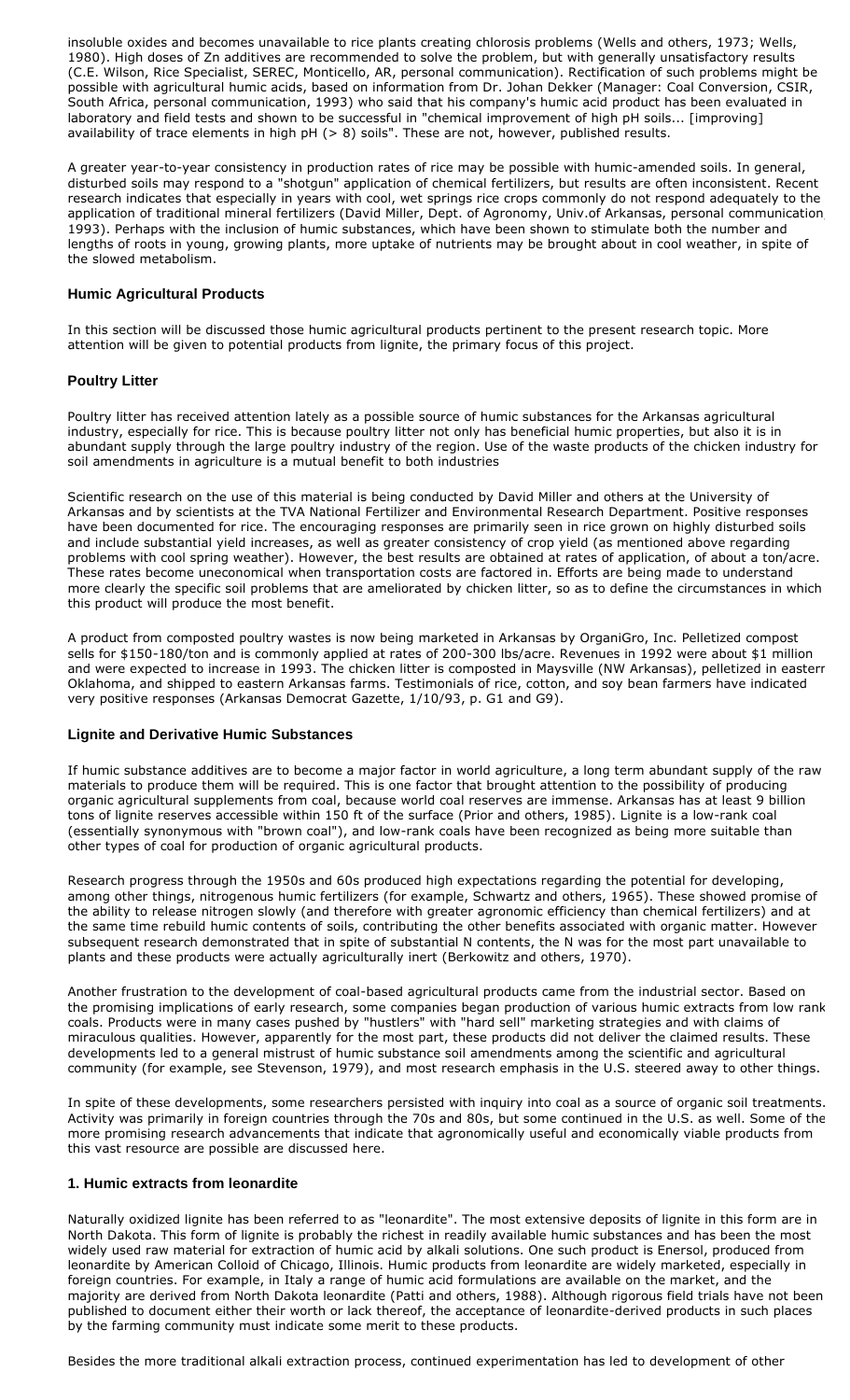promising processes. One such process recently patented by the company Actagro of Fresno, California solubilizes the "humin" fraction of leonardite and mixes it with liquid phosphate fertilizer (John Marihart, V.P. of Actagro, personal communication). This solution is applied as an early-season soil treatment, but can also be applied as a foliar spray. The efficiency of the phosphate is greatly enhanced by this product, and it is especially useful as a "starter" because it can be applied at 2 the rate of traditional phosphate fertilizers and is safe for direct application to planted seeds. Excellent germination and early growth results are obtained. A foliar micronutrient supplement is also produced using the same humic extract.

The promising claims of "Actagro" are not just the fancies of aggressive sales personnel. Results of rigorous field trials by impartial soil scientists have been published in the scientific literature (Brownell and others, 1987; Irion and others, 1988). Replicated field trials over several years demonstrated that treatment with Actagro products improved yields over conventionally treated fields by 11-26% in various trials with tomatoes and from 8-23% in trials with cotton, most trials having yield improvements near 10%. Nonreplicated trials with a number of varieties of grapes improved yields by 25% on the average. The cotton response was attributed to improved uptake and utilization of nutrients leading to improved rooting system, earlier fruiting, and better boll retention.

# **2. Humic extracts from common lignite and other coals**

Leonardite is naturally oxidized lignite, and natural oxidation has enhanced the humic acid content above the content in unoxidized lignite. Common lignite, in turn, has higher humic acid contents than bituminous coal. However, processes have been developed to synthetically oxidize lignite and other coals to produce biochemically active humic substances. A new process of "dry oxidative depolymerization of coal" developed by Eniricerche in Italy (Rausa and others, 1992) can convert almost any coal into a high yield of humic acids, but lignite yields a product with the highest abundance of chemically active functional groups. The process has been tested up to the stage of a pilot plant, with which reproducible results have been attained. Yield increases of 5-25% have been obtained in greenhouse tests of the oxyhumic acids on tomatoes, wheat, and maize. Laboratory experiments with this product have shown that with low application rates water penetration is improved greatly in problem soils. In other experiments, sugar beets, sorghum, and green peas treated with Fe-enriched oxyhumates showed 2- to 3-fold increases in uptake of Fe relative to commercial Fe-EDTA. Rausa and others (1992) believe that the product is also effective in delivering other micronutrients. The oxyhumates were also shown to act as a complexing agent for herbicides, reducing their solubility and decreasing their potential for pollution of ground waters.

Another relatively new process (out of South Africa) is the "oxygen/air-driven wet oxidative conversion of reactive coals" whereby humic products are obtained in high yields (85% m/m), with fulvic acids as a by-product (Dekker and others, 1990). The South African process is said to be relatively inexpensive and suitable for large scale production, and a variety of coals can be utilized, including lignite (Dekker, personal communication, 1993). A demonstration process development unit with a continuous daily coal through-put of 1.5 tons has been built. Published lab experiments have demonstrated that the "oxicoal sodium humate" produced by this process has a stimulatory effect on primary root growth on seedlings of onion, lettuce, and cantaloupe (Van de Venter and others, 1991). Further lab and field tests have shown physical improvement of compacting soils, increased micro-organism growth in soil, and improved shoot growth and crop yields (Dekker, personal communication, 1993). As discussed above, this product has also been tested in rectifying micronutrient deficiency in high-pH soils, an important problem in Arkansas rice production.

An older, yet still potentially valuable process for deriving useful humic substances involves nitric acid oxidation and ammoniation of coal (again, low-rank coal is especially suitable for this process). As discussed above, earlier attempts to develop this idea were eventually (Berkowitz and others, 1970). However, later reports indicate that through further work, nitrohumic products were subsequently obtained without the limitations of the earlier formulations (Coca and others, 1984). Various papers have been published discussing refinement of process parameters (Coca and others, 1984; Baris and Dincer, 1983; Patti and others, 1992), but it is the publication of pot and field trials of products using nitrohumic "coal acids" on several crop types (Mazumdar, 1982; Mazumdar and others, 1988) that lend the greatest credence to their potential value.

Workers at the Central Fuel Research Institute of India did extensive experimentation with nitric acid oxidation and ammoniation of coal, including construction of a pilot plant and pot and field trials with various formulations (Mazumdar, 1982). The end products in their process were designated "ammonium polycarboxylate" (AMP) and "composite ammonium polycarboxylate" (CAMP). AMP and CAMP were thought to have all the basic benefits commonly attributed to soil organic matter, such as improvement of soil aggregation, water handling properties, CEC, and microbial activity; and some of these benefits were confirmed by laboratory experiments. In addition, these products were shown to behave as slow-release nitrogen fertilizes. The rate of nitrogen release from AMP and CAMP is closer to the rate of uptake of growing plants than is the rate for common chemical fertilizes such as urea, resulting in greater agronomic efficiency. Also the coal acids were found to have residual effects in the following year after application. Table 3 shows results from some field trials comparing AMP and CAMP to urea.

Later it was found that better results could be obtained through a mixture of 10-20% CAMP with traditional chemical fertilizer (Table 4). It was also found that a substance, nitrohumic acid (NHA), that is an intermediate step in the process to make AMP/CAMP could substitute for CAMP with nearly the same results. Since it is an intermediate step, it obviously would be cheaper to produce. Then, as urea supergranules were recognized to perform in a superior manner to broadcast urea, it was also found that pelletized urea/coal-acids combination fertilizer also outperformed the broadcast combination fertilizer, and outperformed urea supergranules as well (Tables 5 and 6).

### **Table 3. Agronomic utility of the coal-derived fertilizers AMP/CAMP in the cultivation of several crops. Field experiments at CFRI in India (from Table 2 of Mazumdar, 1982).**

|               |      |              | <b>Input of N</b> | % Yield            |
|---------------|------|--------------|-------------------|--------------------|
| <b>Crop</b>   | Year | N-fertilizer | kg/ha             | increase over urea |
| Paddy         | 1972 | Urea         | 50                | --                 |
|               |      | Ammon, sulf. | 50                | 36                 |
|               |      | AMP          | 50                | 40                 |
| Onion         | 1963 | Urea         | 75                | --                 |
|               |      | AMP          | 75                | 18.6               |
| Maine (stalk) | 1975 | Urea         | 100               | --                 |
|               |      | <b>CAMP</b>  | 100               | 10.5               |
| Paddy         | 1979 | Urea         | 60                | --                 |
|               |      | CAMP         | 60                | 23.9               |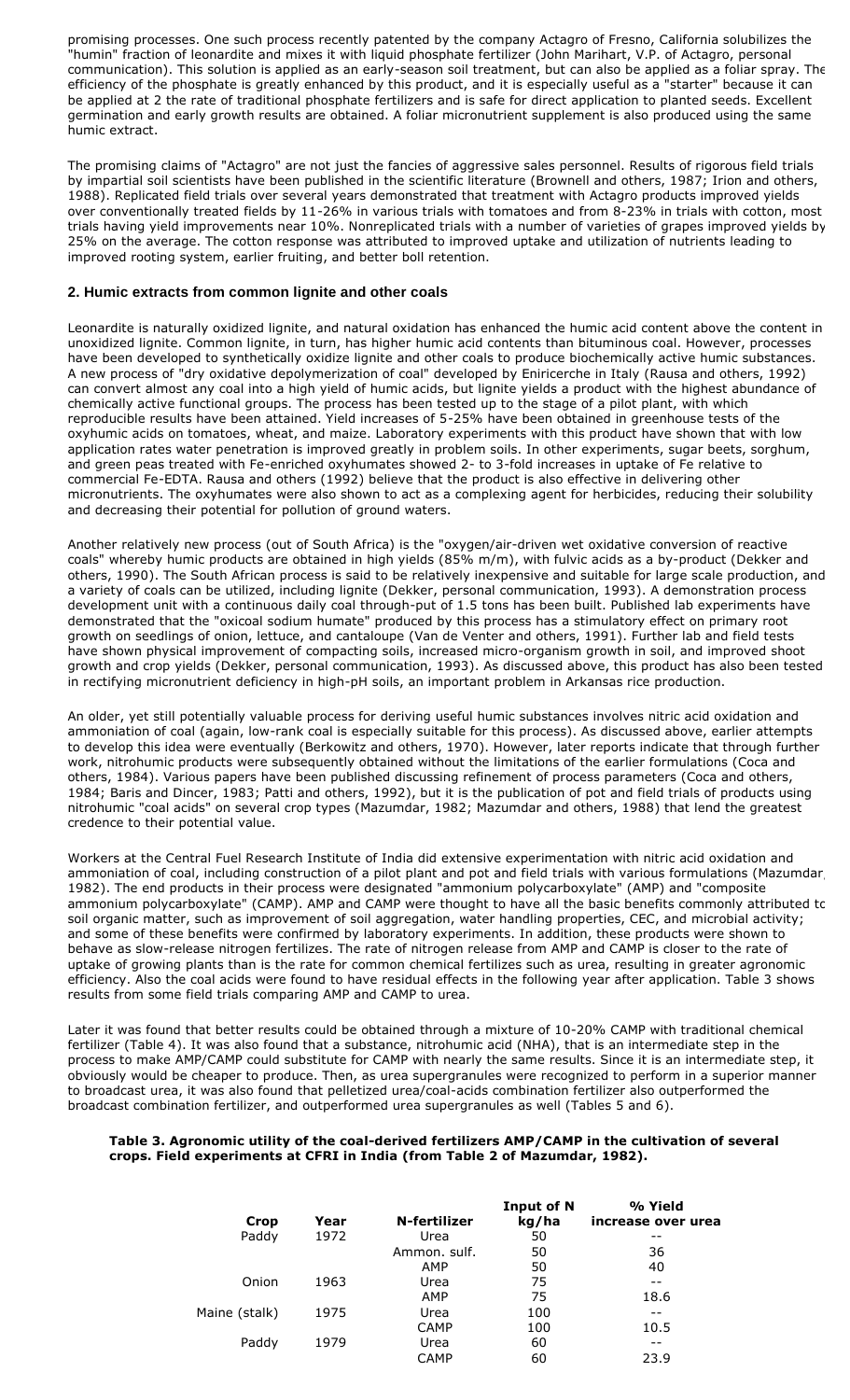| Carrot | 1979 | Urea        | 75 | $- -$ |
|--------|------|-------------|----|-------|
|        |      | <b>CAMP</b> | 75 | 27.0  |
| Garlic | 1979 | Urea        | 75 | $- -$ |
|        |      | <b>CAMP</b> | 75 | 22.9  |

**Table 4. Nitrogen utilization efficiency of combination fertilizers containing coal acids, in cultivation of paddy and wheat in rotation (CFRI, India, 1981-1982). (From Table 6 of Mazumdar, 1982).**

|                           | Paddy |           | Wheat (residual effect) |                                                                          |          |       |                     |
|---------------------------|-------|-----------|-------------------------|--------------------------------------------------------------------------|----------|-------|---------------------|
|                           |       | Drv vield | N-uptake                | Dry yield                                                                | N-uptake |       | Total N-utilization |
|                           |       |           |                         | N inputpaddy+strawover controlwheat+strawover controlN-uptake efficiency |          |       |                     |
| Treatment                 | Kg/ha | g/ha      | kg/ha                   | g/ha                                                                     | ka/ha    | kg/ha | %                   |
| Control                   | $- -$ | 31.5      | $- -$                   | 8.3                                                                      | $- -$    | $- -$ | $- -$               |
| Urea                      | 75    | 45.3      | 19.6                    | 9.6                                                                      | 0.3      | 19.9  | 26.5                |
| Urea + 20% CAMP           | 75    | 61.6      | 27.9                    | 12.0                                                                     | 3.0      | 30.9  | 41.2                |
| Ammon, Sulfate            | 75    | 60.9      | 33.4                    | 10.6                                                                     | 1.7      | 35.1  | 46.8                |
| Ammon, Sulfate + 10% CAMP | 75    | 73.3      | 44.1                    | 12.2                                                                     | 3.4      | 47.5  | 63.3                |

**Table 5. Pot experiments for agronomic efficiency of urea-NHA combination fertilizer applied in loose mixture versus briquettes in the cultivation of paddy and wheat. (From Tables 3 & 4 of Mazumdar and others, 1988).**

|                                           |              | Average yield (g/pot) |              | Yield increase over urea (%) |              |
|-------------------------------------------|--------------|-----------------------|--------------|------------------------------|--------------|
| <b>Treatment</b>                          | Crop         | Paddy/Wheat           | <b>Straw</b> | Paddy/Wheat                  | <b>Straw</b> |
| Control (no added N)                      | Paddy        | 11.0                  | 15.0         | $ -$                         | $- -$        |
| Urea, 60 kg N/ha                          | $\mathbf{u}$ | 16.5                  | 23.0         | $- -$                        | $- -$        |
| Urea, 60 kg N/ha + 20% NHA                | $\mathbf{H}$ | 20.8                  | 44.7         | 26.1                         | 94.3         |
| Urea briquette, 60 kg N/ha                | $\mathbf{H}$ | 21.9                  | 43.8         | 32.7                         | 90.4         |
| Urea/NHA briguette                        | $\mathbf{H}$ | 32.0                  | 50.6         | 93.9                         | 120.0        |
| $(60 \text{ kg N/ha} + 20\% \text{ NHA})$ |              |                       |              |                              |              |
| Urea, 60 kg N/ha (control)                | Wheat        | 7.2                   | 4.6          | $- -$                        | $- -$        |
| Urea, 60 kg N/ha $+$ 20% NHA              | ш            | 8.4                   | 5.5          | 16.7                         | 19.6         |
| Urea briguette, 60 kg N/ha                | $\mathbf{H}$ | 9.7                   | 6.1          | 34.7                         | 32.6         |
| Urea/NHA briguette                        | $\mathbf{H}$ | 9.6                   | 6.8          | 33.3                         | 47.8         |
| $(60 \text{ kg N/ha} + 20\% \text{ NHA})$ |              |                       |              |                              |              |

*Basal dressing: K<sup>2</sup> O--50 kg/ha; P<sup>2</sup> O5 --60 kg/ha. Weight of briquettes used: 0.63-0.75 g. Briquettes placed. 1 in deep; other fertilizer was broadcast. Paddy experiment: 7/22/86 - 10/30/86. Wheat experiment: 12/12/86 - 3/16/87.*

**Table 6. Field trial of urea-NHA combination fertilizer applied in loose mixture versus briquettes in the cultivation of paddy, kharif, 1987. (From Table 5 of Mazumdar and others, 1988).**

|                                           | Average yield (q/ha) Yield increase over urea (%) |              |       |              |
|-------------------------------------------|---------------------------------------------------|--------------|-------|--------------|
| <b>Treatment</b>                          | Paddy                                             | <b>Straw</b> | Paddy | <b>Straw</b> |
| Urea, 60 kg N/ha (control)                | 16.6                                              | 22.5         | $- -$ | $- -$        |
| Urea, 60 kg N/ha + 20% NHA                | 21.7                                              | 27.5         | 30.7  | 22.2         |
| Urea briguette, 60 kg N/ha                | 32.5                                              | 63.5         | 95.2  | 182.2        |
| Urea/NHA briquette (60 kg N/ha + 20% NHA) | 36.6                                              | 67.5         | 120.5 | 200.0        |

*Basal dressing: K<sup>2</sup> O--50 kg/ha; P<sup>2</sup> O5 --60 kg/ha. Weight of briquettes used: 0.63-0.75 g. Briquettes placed. 1 in deep; other fertilizer was broadcast. Area of each plot: 4 m 5; 72 plants /plot. Experiment date: 8/17/87 - 12/7/87.*

Mazumdar (1982) did some cost/benefit estimations that showed economic possibilities for this process. However, in consideration of this concept some others have doubted the economic potential except in the case of some specialty applications or high-selling-price crops (Patti and others, 1992; Coca and others; 1984). But one indication that suggests that wider application of nitrohumic products may be viable is the experience in Japan. For over 20 years, nitrohumic acids have been produced through nitric acid oxidation of low-rank coals and formulated for sale on the Japanese market as nitrogen and phosphate fertilizers (Heng, 1991; Rausa and others, 1992). Around 70,000 tons of nitrohumic acid products are produced yearly from imports of Australian and Russian low-rank coals. If the product can survive for 20 years on the market in a rather small country, when the raw material (lignite) must be imported from overseas, there must be substantial economic benefit relative to its cost for those who evidently continue to buy it.

The longer discussion of the humic products from this Indian process is not meant to imply that it is necessarily the most promising process for use with Arkansas lignite. It is included because more extensive agricultural field testing has been published for this product than for others. Johan Dekker of CSIR in South Africa tells me by written communication that the humic product obtained by their process gets similar and even better results than the products discussed in the Mazumdar (et al.) papers considered above. But not much of the data from testing of the South African product is published.

Perhaps the most innovative new process for enhancing and extracting the humic acid fraction of lignite has been developed by Arctech, Inc. of Chantilly, Virginia. Their humic acid product, Actosol, is derived from microbial digestion of lignite (Daman Walia, President of Arctech, personal communication, 1993). This product has been on the market for only a few years, principally in the mid-Atlantic states and in foreign countries. Its application has been in the turfgrass industry and in some vegetable crops and flowers. Arctech shows, in a promotional video tape, how vegetables grown in organic-matter-poor Saudi Arabian soils had yield increases of up to 30% when soils were treated with Actosol in greenhouse tests. Actosol has also been successfully used to promote rapid beach grass growth in order to stabilize sand dunes, an environment with very low organic content to the "soils". It is significant that not only are those "soils"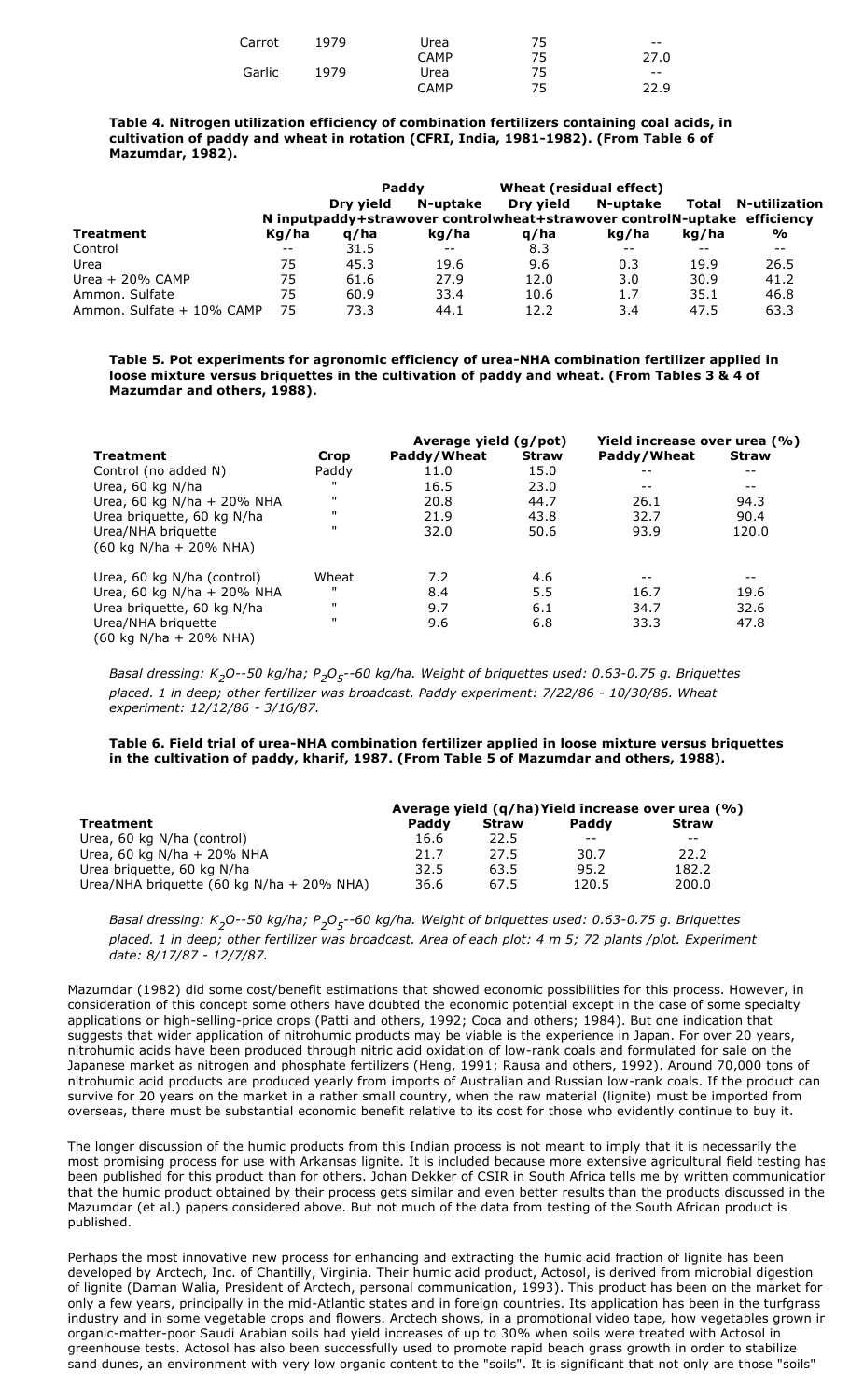very sandy, but also the environment very salty. It may be that the organic matter in some way aids in overcoming the stress from the salty chemistry.

Actosol, Enersol (mentioned above), and another commercial humate were studied by Lobartini and others (1992) and compared with humic acid from natural soil. The lignite-derived humates performed at least as well as the natural soil humic acid in enhancing shoot and root growth in corn plants. The humic acids from lignite showed properties similar to humic acid in Mollisols, the fertile soils of the U.S. corn belt. This is an important paper, because some (for example Stevenson, 1979) have questioned whether humic acids derived from coals are similar to natural soil humic acid. An almost identical percentage of increase in shoot dry weight for young corn plants was obtained (over control, which had nutrient solution only, without humic additive) with the Enersol and Actosol products. The actual total weight of biomass from Actosol was more, but that was apparently due to the Actosol experiment having been run in the summer and the Enersol in the winter.

# **Combination of Poultry Litter and Lignite**

Derivatives. An idea well worth considering is the notion that perhaps a more effective organic soil treatment might be possible through some combination of poultry litter and derivatives of lignite discussed above. Philosophically the concept can be compared to human nutrition. The manifold biochemical processes of human metabolism require an extensive suite of organic molecules that act independently or in various combinations as enzymes, or organic catalysts. For maintaining the needed profusion of enzymatic materials, a broad-based diet is recommended. In the same way, humic substances are heterogeneous, and different suites of chemical functional groups occur in humic substances derived from different starting materials. In the native habitat of plants in undisturbed soils, naturally occurring humic substances accumulate from breakdown of materials derived from an assortment of both animal and vegetable sources. It may be that the enzymatic functions of humic substances in plant metabolism (Chen and Aviad, 1990) are best accomplished through a liberal "diet" of diverse humic substances issuing from varied sources.

**Evidence that this concept might have practical application in agriculture comes from research in Germany. Rheinbraun, a large German coal corporation, in seeking to ameliorate soils in reclaimed mined land, found that a combination of dried sewage sludge and milled brown coal as a soil amendment improved vegetation growth better than either of these constituents used alone (Petzold and Kortmann, 1976). The utility of this product led to marketing it in pelletized form as "Perlhumus" to the agricultural community of Germany at large. This product is still manufactured and distributed by a company, WESKO, at a pace of about 3500 tons/year (Wolfrum, of Rheinbraun, personal communication, 1993).**

**Petzold and Kortmann (1976) mentioned that in place of sewage sludge other "easily decomposing" organic materials could be used. By inference, I concluded that in Arkansas a combination of the readily available chicken wastes with lignite might be a convenient alternative to sewage sludge + brown coal. Recently I have been informed that an Australian company is beginning to produce a soil amendment from chicken litter + brown coal (Brian Young, EERC, personal communication, 1993). Rheinbraun (and now WESKO) used low rank coal in simply a ground form, and perhaps that is the approach of the Australian company. However, it may be that chicken litter combined with humic acids derived from lignite, as from the various technologies discussed above, could make an even better soil amendment than a formulation using untreated lignite. I have been informed by Dr. K.H. Tan (Dept. of Agronomy, Univ. of Georgia, personal communication, Dec. 1993) that he is reviewing a report on application of lignite-derived humic acid (Enersol) in rice growing in the Philippines and that the experimentation included some combinations with poultry litter. He considered the information proprietary and therefore could not supply details, but he said that the results of the field tests looked impressive. Representatives at American Colloid, the supplier of the Enersol used in the experimentation, have been very cooperative and have forwarded my request for information on to the scientist conducting the experiments, but as yet I have no specifics on the results.**

### **RESEARCH GOALS AND GENERAL APPROACH**

It seems evident from the above discussion that there exists a distinct possibility for increased economic development in Arkansas (and surrounding region) because of several factors that come together at this time and place. Arkansas has extensive reserves of essentially untapped lignite resources in the south-central and eastern parts of the state. New technologies have been and are being developed that can utilize lignite to produce humic agricultural products that are being increasingly recognized as effective in many applications. Arkansas, and the surrounding region, is a major center of U.S. agriculture, and therefore a potential major consumer for the agricultural products. If the lignite-based agricultural products can be proven to have significant, economical applicability to crops in this region, the economy could benefit from (1) mining of lignite as a raw material, (2) manufacture and sale of the lignite-based agricultural products, and (3) improved crop yields and expanded agricultural land use in areas of problem soils. (4) If synergistic effects are obtained by combination of poultry litter with the lignite product, greater use of this industrial waste may also be stimulated.

The research plan to provide an impetus to stimulate development of Arkansas-based manufacturing of such products pivots upon the need of field testing of the humic acid products with crops that are potential large consumers of the products, in order to demonstrate their agricultural and economic worth. We should stress that in the scientific literature there is no lack of lab tests demonstrating that humic substances are beneficial to plants, but what is lacking is field testing (Chen and Aviad, 1990). Humic substances are beneficial in general, but which formulations are suitable for major crops in this area? Just how suitable are they? How much benefit and how much cost should growers actually expect? A few scientifically rigorous field tests are published, but most of what we know about the likelihood of economic viability of this line of products comes from extrapolation from lab data, from apparent increasing market success of these products in certain areas of the world, from recognizing that some foreign governments and some companies are investing money into research to develop technology for these products, and from promotions from producers of the lignite products themselves. If humic agricultural products from lignite can indeed significantly improve agriculture in this region, still use of these materials will never take hold at anything other than a very slow pace if there is not the backing of the scientific community (for example, through county extension agents who give recommendations to farmers). Field testing would be the major factor that would convince the experts that advise the growers. Thus field testing could provide the stimulus needed to create the demand for this kind of product in this region.

The basic research plan is summarized here; details are provided below. In agricultural experimentation it is important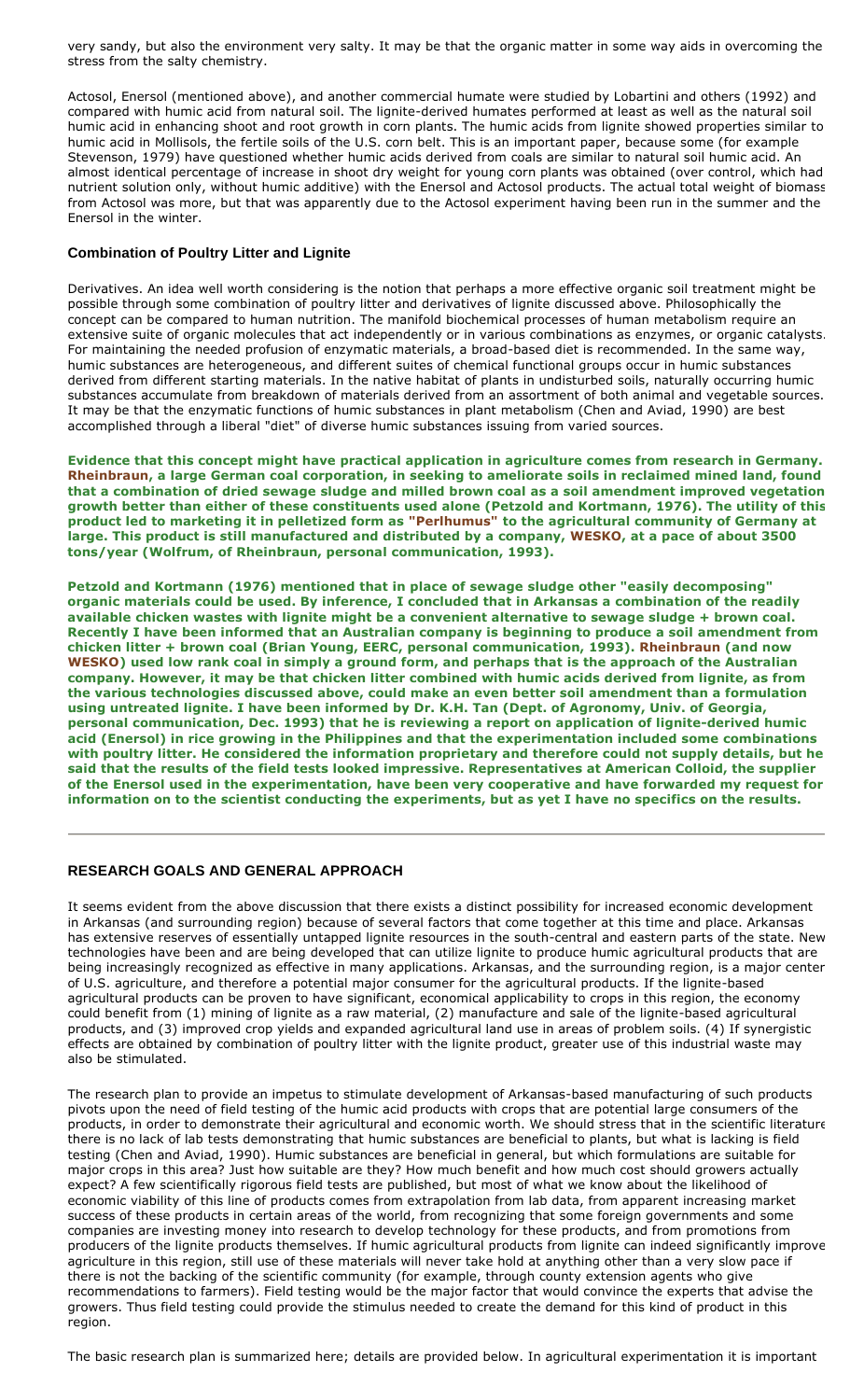to demonstrate consistency by field testing through more than one growing season, preferably three. In the first year, a humic acid product or products fabricated by a process (or processes) amenable to using Arkansas lignite as a feedstock would be field tested in rice growing. The product(s) tested in this first year would be the product as it is presently being manufactured, and application rates in the tests would be guided by the manufacturer (but still a range of rates tested in order to establish optimum for this crop, climate, soil, etc.). A preliminary evaluation of economic viability of the product(s) would be made based on the agronomic behavior of the product(s) and on the retail cost of the product (s). If first year results are promising, a second year of field testing would be conducted, but this time with the same products manufactured using Arkansas lignite as feedstock. A required volume of Arkansas lignite would be extracted and sent to be processed in existing facilities in order to determine the yield and quality of end product that can be obtained. Lignite process response, agricultural field testing, and mining/reclamation cost estimates would be combined to obtain a better evaluation of the economic viability of the product as it would be if manufactured in Arkansas. A third round of field testing would be used to prove dependability and to refine understanding of growth mechanisms, so that advisors to the agricultural community can correctly prescribe the use of the product. Results of the field testing would be published by presentations at professional meetings and in scientific literature where appropriate; but, more important to aiding commercial development, they would also be published in fact sheets and popular journals read by agriculture extension agents and growers in the region. If the humic product proves beneficial to agriculture through rigorous scientific field testing, its use would be promoted by unbiased specialists by way of recommendation, rather than by sales promotion alone.

The basic design of the field experimentation is described below. However, determining how many and which humic acid products to test will be influenced by which products are probably amenable to using Arkansas lignite as feedstock and by the funding source for this project.

Of the processes developed for making humic agricultural materials, only some are likely to be viable with Arkansas lignite. Straight alkali extraction of humic acids seems to be best suited for naturally oxidized lignite, leonardite, because of leonardite's much higher natural humic acid content. The process used to make the product "Actagro", discussed above, also works best with leonardite according to John Marihart, V.P. of the company that makes it. The nitric acid oxidation processes, both the one discussed in the Mazumdar articles above and the similar process used in Japan, work well with common lignites. The "dry" air/oxidation process developed in Italy and the "wet" air/oxygen oxidation process in South Africa also are well disposed to the use of common lignites as a feedstock. Kurt Knudson, a Principal Research Scientist (in coal process chemistry) at the Energy and Environmental Research Center at the University of North Dakota, says (personal communication, 1993) that of these three chemical approaches (the Indian, Italian, and South African), the Indian process would be significantly more expensive than the other two. The microbial digestion process used by Arctech to make Actosol is also suitable for using lignite (Daman Walia, personal communication), and Arctech has successfully tested Texas lignite in their process (Texas lignite occurs in the same geologic formations as does Arkansas lignite). Therefore, of the technologies I am aware of, the most likely ones to be successful with Arkansas lignite are the "Arctech" process, the "Italian" process, and the "South African" process. All these are patented, and I have no way to say which would be the "cheapest" to produce, nor is there sufficient data available to indicate which would be the most suitable agriculturally or work best with Arkansas lignite.

I am assuming in this preliminary proposal that there are several possible funding sources from potentially interested parties. These would include federal and state funding programs that have a goal of promoting agricultural development and/or industrial development. Also growers associations that want to promote developments advantageous to their crop industry might support this research. Other "players" might be companies that now produce humic acid products from other deposits that would be interested in expanding to this region if the demand for the product were to be generated. Alternatively other companies, perhaps already in the agricultural chemicals business, but not "humic" products, might want to expand into this arena, given a viable market for the products. Or a company with holdings of lignite properties that could be developed if this research is fruitful might want to support the research. Then again, it is possible that some combination of these interested parties might jointly support the research.

Perhaps an ideal case scientifically would be a program in which two or three of the most promising technologies for humic acid products from lignite were tested in order to ascertain the one with the best cost/benefit capabilities. If there is a difference in the agronomic potential of the products from the different processes, that difference would be quantitatively established. Also if Arkansas lignite responded differently to the different processes, information regarding product yield per unit of input lignite could be compared. The combined effects of the responses of the lignite to the various processes and the agronomic efficiencies of the end products would establish which process is most economically effective for the situation in this region. This information being made available to potential manufacturers would give decision makers the best intelligence to guide them in establishing production here. To accomplish this research plan, however, would multiply the cost by the number of processes/products to be tested. This would probably be the course of choice if the research were to be supported by neutral parties and if sufficient funds were available.

If the proposed research were to be supported largely by a company that has an established process, then the application of the experimentation would be solely with one targeted humic product. If it were to be supported by a potential manufacturer not holding a patented process, and limited funds were available, still one process would likely be targeted. This would be done with an understanding that the company could eventually lease the process from the patent holder or form some kind of partnership or other business arrangement. Some other arrangements of partnerships or other agreements might be possible between potential manufacturers, process patent holders, land owners, mining companies, and potential distributors of the products, and the disposition of such agreements would effect which product or products would be targeted in this research proposal.

We have chosen rice growing for agricultural experimentation with the humic acid products. Rice is the largest agricultural industry in Arkansas and the surrounding region, and this region leads the world in rice production. Not only does the size of this industry make it a large potential user of the product, but the problems in rice production discussec above seem suited to this kind of product based on available information. The research that has been done already into the amelioration of the problems in rice production also provides a good basis of comparison with the results to be obtained with the lignite-based products.

What is described next is the basic research procedure based on the testing of one lignite-derived humic product. The same basic procedure would be carried out in multiple if more than one product is evaluated.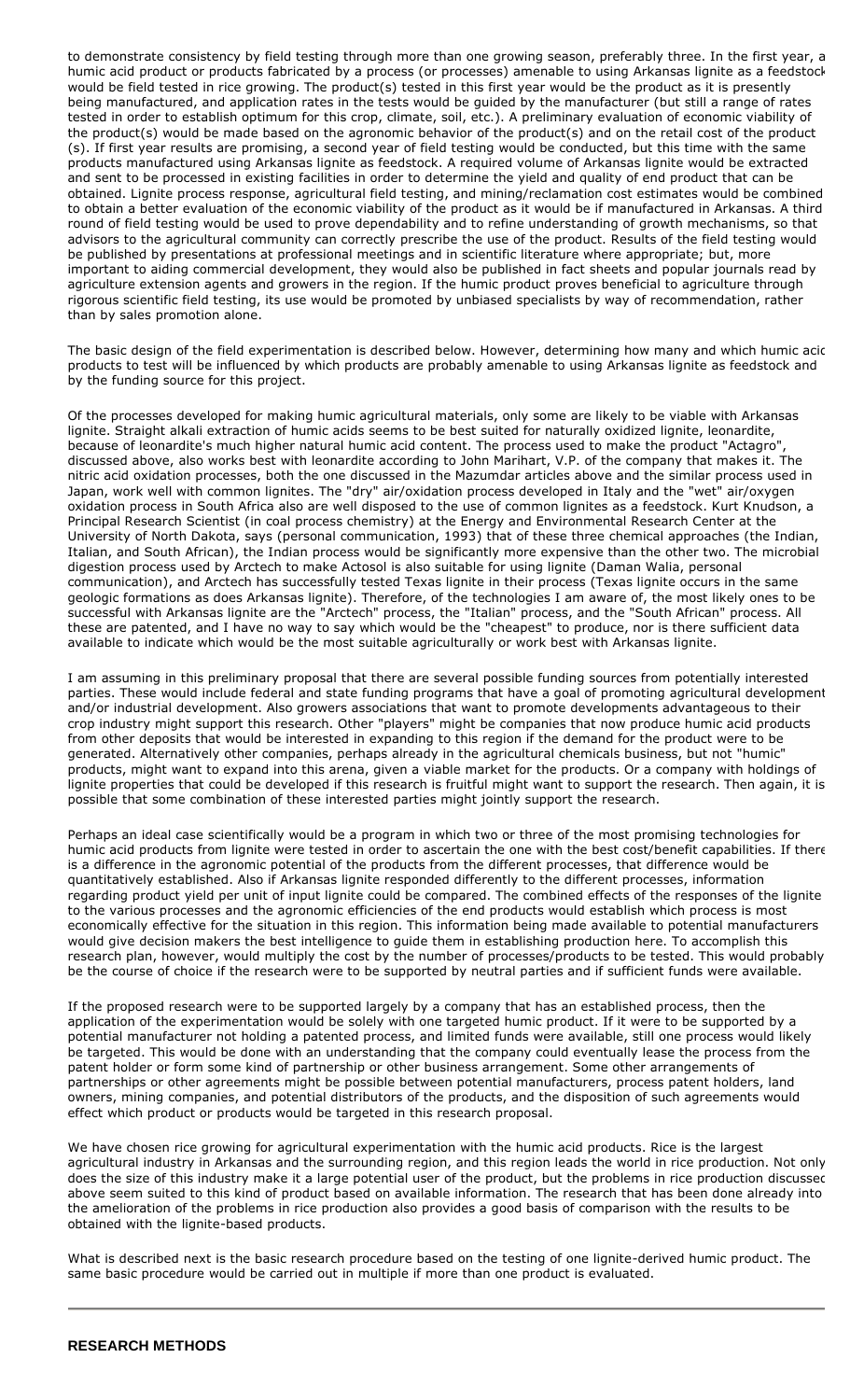## **Rice field testing: Experimental design**

Two basic experiments will be initiated to evaluate the influence of applications of a humic acid product derived from lignite on rice growth, nutrient uptake, fertilizer requirements, and grain yields. The experimentation will be described for liquid humic product, such as Actosol. Modification for granular product, such as the one from CSIR of South Africa, would only be minor. The experiments will be conducted on typical rice soils in southeast Arkansas at the University of Arkansas Southeast Branch Experiment Station (SEBES) near Rohwer, Ark., on a clay and a silt loam soil, and on a soil that has a history of reduced productivity due to precision-grading. The effects of combinations with poultry litter will also be evaluated. Rice will be seeded into 9-row plots on 6-inch spacing and 15 feet long. If liquid humic acid product is used, it and herbicides will be applied with a backpack  $\mathrm{CO}_2^{}$  sprayer.

The first experiment will compare the effects of the humic acid product, poultry litter, and phosphorous (P) on rice growth. The latter two have already been shown to have effect on rice growth in local problem soils. This experiment will determine which product used alone, or which combination of products, produces the optimum improvement of soil fertility, and the extent of benefit. Macronutrient fertilizers will also be applied with these supplements at rates commonly used in rice growth.The experiment will be arranged in a factorial randomized complete block design with four replications. Four rates of the humic acid product (0-10 gal/A), five rates of poultry litter (0-2000 lbs/A), and four rates of P (0-40 lbs P/A) will be utilized. This design will provide a statistical comparison of a complete range of combinations of these materials, as well as the materials used alone in varying proportion. The experiment will be conducted on two soils at SEBES that do not have a history of reduced production and on a producer's field that has been precision graded. The use of these different soil substrates will indicate not only if problem soils can be remediated, but also if these products can increase yield on normal soils.

The second experiment will evaluate the effects of the humic acid product on N fertilizer management of rice. Nitrogen is the most important macronutrient in rice growth, and research discussed above suggests that total N use might be reducible in the presence of humic substances. The experiment will be arranged in a split plot design with four replications. The main plot will be 14 rates of N fertilizer (0-180 lbs N/A) applied in three-way split applications. The sub-plot will be two rates of the humic acid product. The experiment will be conducted at SEBES on two different soils. The N fertilizer will be applied either as a liquid form or as granular urea. The liquid humic acid fertilizer material will be applied with a backpack CO<sub>2</sub> sprayer. This design will establish curves by which exact fertilizer requirements can be determined for rice without humic additive and with humic additive.

For both field experiments, plant samples will be collected from 1 m of row at mid-tillering, panicle differentiation, heading, and 21 days following heading to monitor seasonal nutrient uptake patterns with respect to the soil amendments. Nutrients to be measured include N, P, K, Ca, Mg, S, Fe, Cu, Zn, and Mn. Also, water pH and EC will be monitored with portable meters when the plant samples are collected. Grain yields will be measured at maturity. The study will be conducted for three years.

Greenhouse studies will also be established to measure the possibility of utilizing the lignite product as an acidification product for use on alkaline soils. This study is with reference to Zn deficiency problems discussed above. Soils that have been limed such that the pH exceeds 7.5 will be utilized in the study. Rice will be grown and harvested 14 days after flooding. The treatments will include applications of lignite-based humic product, poultry litter, Zn, and P in various combinations. The plants will be analyzed for total dry matter and total nutrient uptake including N, P, and Zn.

To evaluate environmental impact from use of the product, additional studies will be implemented to evaluate the nutrient load of rice irrigation water resulting from applications of the lignite material. Irrigation water run off can be an environmental problem in rice growing areas. Microplots (0.58  $m^2$ ) will be established utilizing galvanized steel collars that are driven into the soil 15 cm. Applications of the humic acid product at rates of 0-10 gal/A and poultry litter at rates of 0-2000 lbs/A will be made. Water samples will be collected following the first flush irrigation and then weekly after the permanent flood is established. Electrical conductivity (EC) and pH of the water will be monitored weekly. The water samples will be analyzed for NH<sub>4</sub>-N, NO<sub>3</sub>-N, PO<sub>4</sub>-P, total N, total P, and metals (Ca, Mg, Na, K, Fe, Cu, Mn, Zn, Co, Pb).

# **Sampling of Arkansas lignite**

In the second year of field testing we want to do the agricultural experiments with humic acid product obtained from Arkansas lignite. A number of localities occur where lignite is close to the surface, so obtaining sample with a back hoe should be possible (Ben Clardy, Arkansas Geological Commission, personal communication). Owners of lignite properties have shown willingness to cooperate in verbal communications.

### **Testing Arkansas lignite in humic acid derivation technology**

For each product to be tested we will want to see how well Arkansas lignite responds to the process from which the product is manufactured. I have contacted Arctech, Inc. (makers of Actosol), CSIR (the organization with the patented process in South Africa), and Eniricerche (the company with the Italian patent) regarding their willingness to run Arkansas lignite through their system, if funds become available for using their product in this research. Arctech has shown willingness to cooperate, but I have not yet heard from the other two at the time of this writing.

To run a batch of Arkansas lignite through the Arctech process would require some preliminary laboratory testing to determine optimum process parameters. Running the lignite would then tie up their equipment and personnel for a period of time. There would also be additional lab tests to determine product yield and characterize the byproducts as to humic acid content, etc. The budget discussed below for this part of the overall research is based on an estimated total 200 man/hours, which includes laboratory and equipment use.

## **PROJECT PERSONNEL**

### **Project Coordinator:**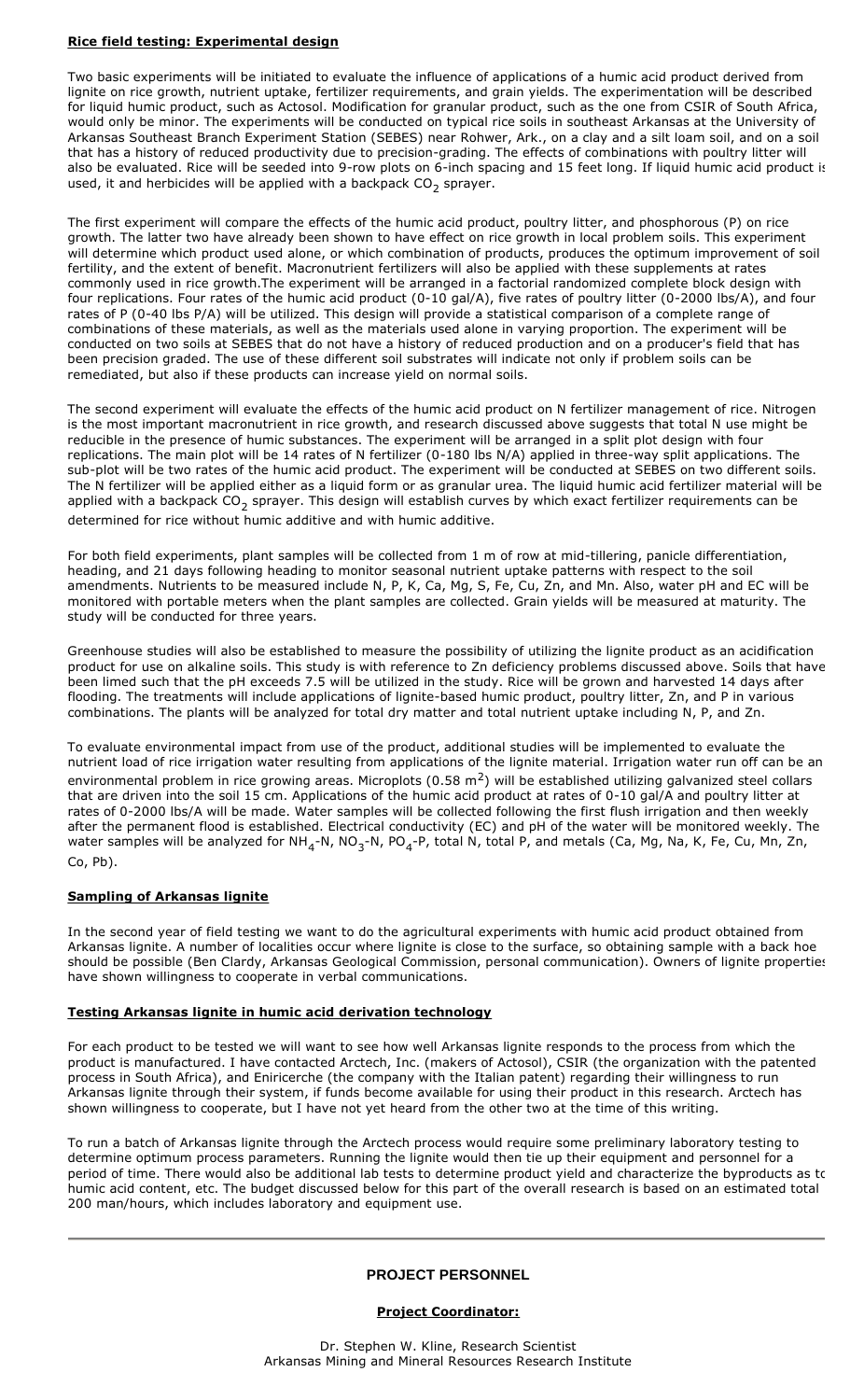Dr. Kline is a Geologist and has authored or co-authored 21 research papers on subjects in geology, mining and mineral deposits, and environmental geology.

Dr. Kline conceived the idea of this project while researching alternative uses of lignite. His role, besides general administration of the project, is to obtain a sample of Arkansas lignite and ship it to the company or companies whose humic acid product and technology is/are being used, so that the lignite can be analyzed and processed for second and third year agricultural testing. He will communicate with the principal investigator regarding progress of the project and will conduct research in comparing results with other published results. He will also handle some of the dissemination of information from project results, including preparation of progress reports and final reports.

#### **Principal Investigator:**

#### Dr. Charles E. Wilson, Jr., Research Assistant Professor University of Arkansas, Southeast Research and Extension Center Monticello, AR 71656

Dr. Wilson is Extension Rice Specialist for the SEREC with a Ph.D. in Chemistry of Soil Fertility. His area of specialization is assessment and development of management strategies to increase rice production on problem soils through the investigation of the chemistry of irrigation water, fertilizer materials, and flooded soils. He has authored and coauthored six refereed papers in national journals and regional educational and service publications on subjects of rice nutrition.

Dr. Wilson's contribution to the project will include design and implementation of all agronomic experimentation with the lignite derivatives and poultry wastes. A research assistant will perform most of the analyses and student hourly workers will be employed to tend to growing plants and to prepare plant samples for analysis. Dr. Wilson will evaluate the results of these experiments to make assessment of the agronomic effectiveness of the products. Dissemination of information to the agricultural community will be primarily the responsibility of Dr. Wilson as well.

### **REFERENCES CITED**

Baris, H., and Dincer, S., 1983, Lignite-based nitrogenous fertilizers: *Energy Sources*, v. 7, p. 87-94.

Butters, G., Hickman, J., Van Schilfgaarde, J., and Lacewell, R., 1992, The impact of agriculture on water quality in the great plains: do not know source of this article; it was sent to me by Bill Keith of the Water Division of Arkansas Pollution Control, Little Rock.

Berkowitz, N., and Wood, J.C., 1967, Fertilizers from coal: in *Proceedings, INDEX 67*, Government of Saskatchewan, Regina, Saskatchewan (publ. 1968), p. 136.

Berkowitz, N., Chakrabartty, K., Cook, F.D., and Fujikawa, J.I., 1970, On the agrobiological activity of oxidatively ammoniated coal: *Soil Science*, v. 110, p. 211-217.

Brownell, J.R., Nordstrom, G., Marihart, J., and Jorgensen, G., 1987, Crop responses from two new Leonardite extracts: *Science of the Total Environment*, v. 62, p. 492-499.

Chen, Y., and Aviad, T, 1990, Effects of humic substances on plant growth: in MacCarthy, P., Clapp, C.E., Malcolm, R.L., and Bloom, P.R. (editors), *Humic substances in soil and crop sciences: Selected readings*, American Society of Agronomy and Soil Science Society of America, Madison, Wisconsin, p. 161-186.

Chen, Y., and Stevenson, F.J., 1986, Soil organic matter interaction with trace elements: in Chen, Y, and Avnimelech, Y. (editors), *The role of organic matter in modern agriculture*, Martinus Nijhoff Publishers, Dordrecht, p. 73-116.

Coca, J., Alvarez, R., and Fuertes, A.B., 1984, Production of a nitrogenous humic fertilizer by the oxidation-ammoniation of lignite: *American Chemical Society Industrial Engineering and Chemical Products Research Division*, v. 23, p. 620-624.

Dekker, J., Cronje, I.J., Louwrens, H.B., and Swart, H., 1990, Non-catalytic oxidation of water-slurried coal with oxygen: A promising new route to oxihumic and oxifulvic acids: in *Proceedings of the Seventh Annual International Coal Conference*, University of Pittsburgh, Pittsburgh, PA, p. 703-708.

Hayes, M.H.B., MacCarthy, P., Malcolm, R.L., and Swift, R.S., (editors), 1989, *Humic substances II. In search of structure*, John Wiley & Sons, Ltd., Chichester, UK.

Heng, S., 1991, Use of low rank coals in agriculture: *Australia-USA Workshop on Low Rank Coals; Sixteenth Biennial Low-Rank Fuels Symposium*, organized by Energy and Environmental Research Center, Grand Forks, ND, p. 170-192.

Irion, C., Brownell, J.R., Walhood, V.T., Corkins, John, Corkins, Jack, and Jorgensen, G., 1988, Actagro bio-stimulants produce first replicated yield responses to humic substances: in Brown, J.M., and Richter, D. (editors), *Proceedings of the 1988 Beltwide Cotton Production Conference*, National Cotton Council, Memphis, TN, p. 91-92.

Lobartini, J.C., Tan, K.H., Rema, J.A., Gingle, A.R., Pape, C, and Himmelsbach, D.S., 1992,